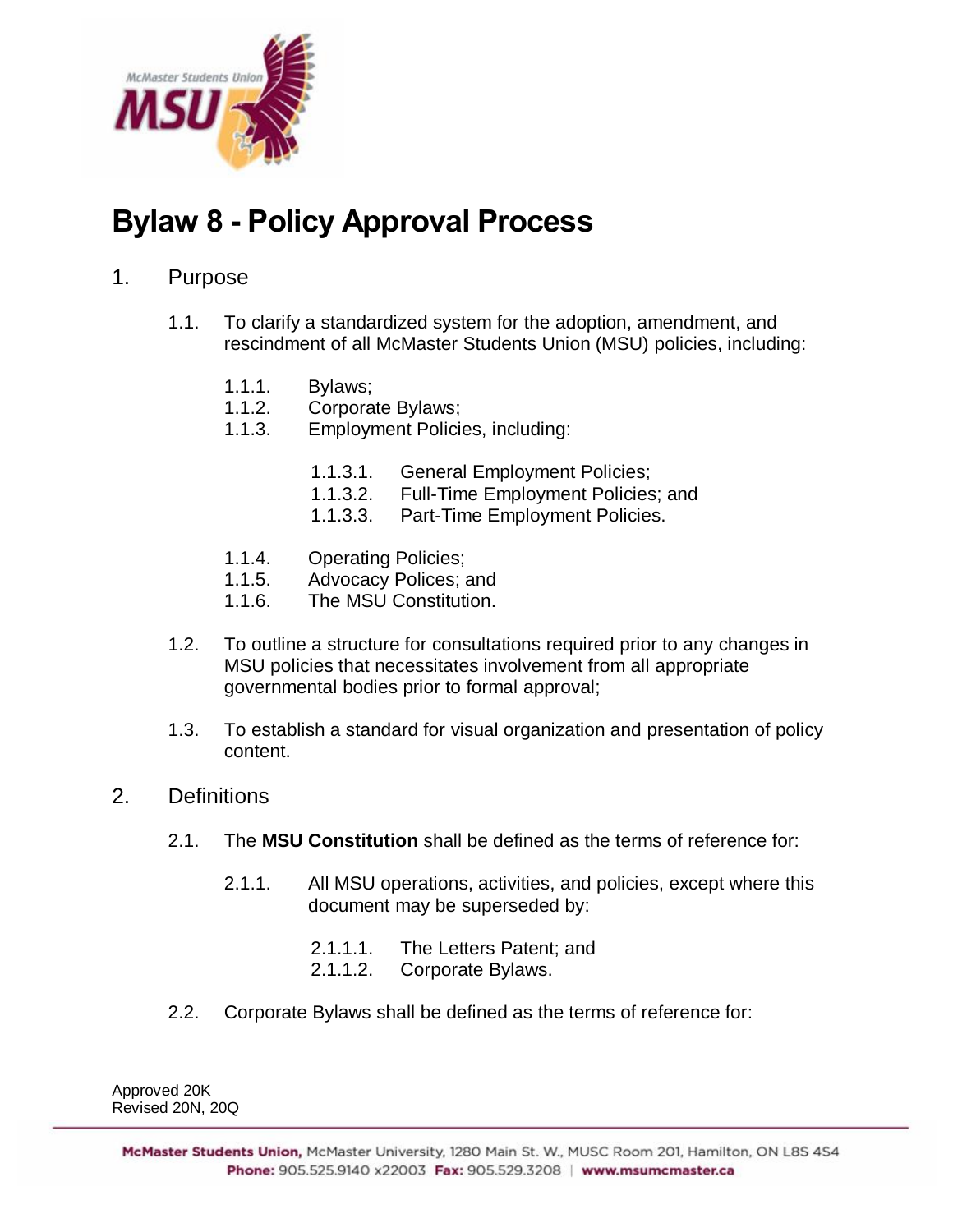- 2.2.1. All corporate operations of MSU Inc. in accordance with, and supplementary to, the **Corporations Act (1990)**.
- 2.3. CFMU Corporate Bylaws and Operating Policies shall be defined as the terms of reference for:
	- 2.3.1. All corporate operations of CFMU Inc. in accorance with, and supplementary to, the **Corporations Act (1990)**.
- 2.4. Bylaws shall be defined as the terms of reference for:
	- 2.4.1. Operations directly relevant to the those of the Student Representative Assembly (SRA);
	- 2.4.2. Reporting structures that regularly involve the SRA;
	- 2.4.3. All duties, responsibilities, and privileges of MSU members; and
	- 2.4.4. All duties, responsibilities, and privileges of the MSU as members of external organizations.
- 2.5. Operating Policies (OPs) shall be defined as the terms of reference for:
	- 2.5.1. Operations indirectly relevant to the those of the SRA;
	- 2.5.2. Administration of the MSU's:
		- 2.5.2.1. Services;
		- 2.5.2.2. Business Operations;
		- 2.5.2.3. Governance & Administration;
		- 2.5.2.4. Advocacy & Outreach; and
		- 2.5.2.5. Awards.
- 2.6. Employment Policies (EPs) shall be defined as the terms of reference for:
	- 2.6.1. Employment standards, wages, and directives for all MSU employees, wherein their authority shall abide by the following structure:
		- 2.6.1.1. General Employment Policies (GEPs) shall apply to all MSU employees;
		- 2.6.1.2. Full-Time Employment Policies (FTEPs) shall apply exclusively to Full-Time MSU Employees; and
		- 2.6.1.3. Part-Time Employment Policies (PTEPs) shall apply exclusively to Part-Time MSU Employees.
	- 2.6.2. All instances where the employment standards, wages, and directives for MSU employees exceed the minimums outlined in the **Employment Standards Act (2000; ESA)**.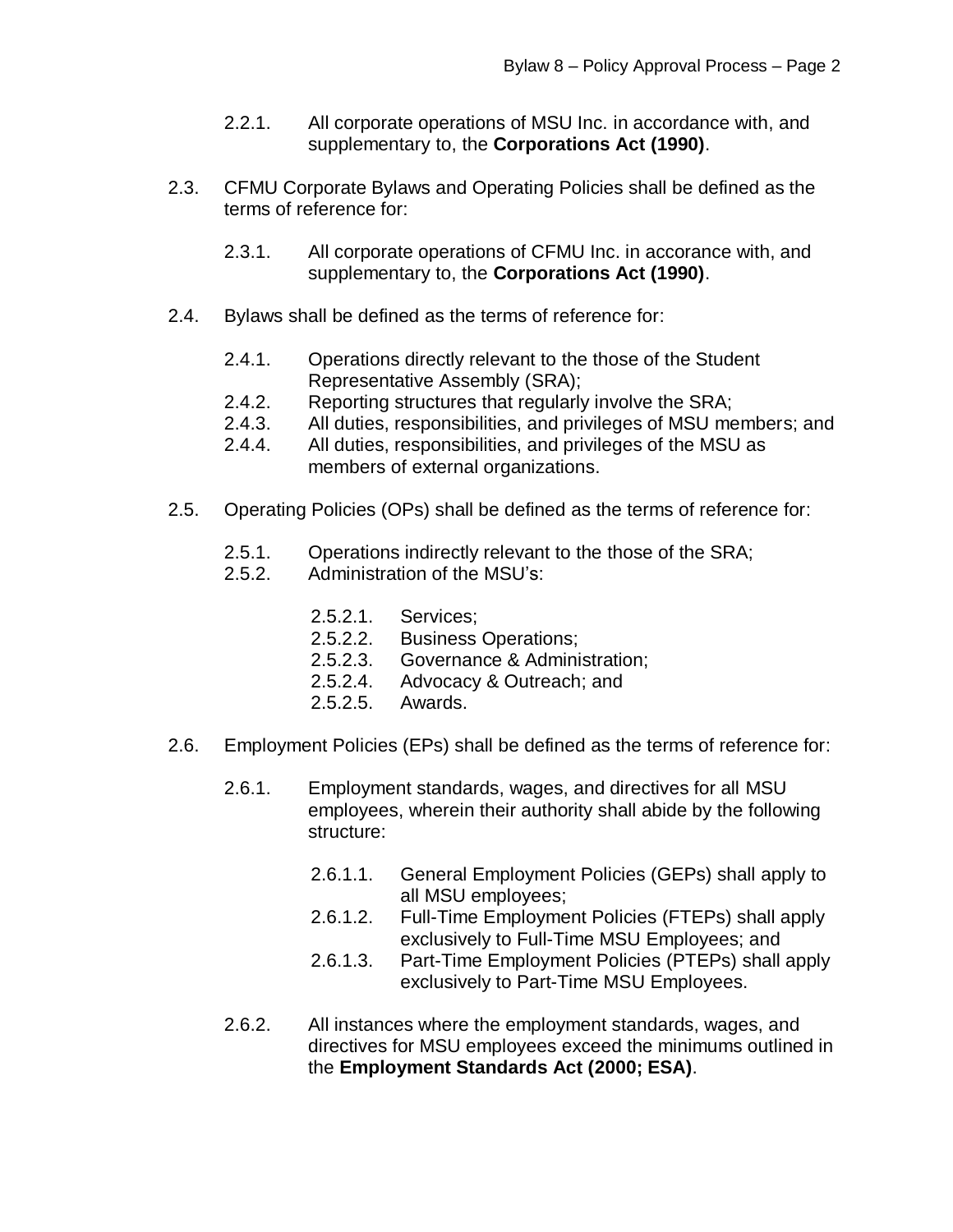- 2.6.2.1. In any case where an EP fall silent or **ESA** terms exceed those outlined in EPs, **ESA** shall take precedence.
- 2.7. Advocacy Policies (APs) shall:
	- 2.7.1. Be defined as the terms of reference for:
		- 2.7.1.1. The official stances of the MSU on post-secondary education issues at university and governmental levels; and
		- 2.7.1.2. Guiding principles and recommendations to be used in advocacy efforts.
	- 2.7.2. Expire automatically after a period of three (3) years from adoption.
- 2.8. Advocacy Statements shall:
	- 2.8.1. Be defined as the terms fo reference for:
		- 2.8.1.1. The official stances of the MSU on relevant pertinent issues, including, but not limited to:

| 2.8.1.1.1. McMaster University practices;   |
|---------------------------------------------|
| 2.8.1.1.2. Municipal, Provincial or Federal |
| Government:                                 |
| 2.8.1.1.3. Human rights concerns; and       |
| 2.8.1.1.4. Political movements.             |
|                                             |

- 2.8.2. Expire automatically at the end of the academic year.
- 2.9. Appendices shall be defined as the terms of reference for:
	- 2.9.1. Any supplemental information pertaining to a Bylaw, OP, or EP that:
		- 2.9.1.1. Changes on an annual or biennial basis due to a fixed agreement referenced within a Bylaw, OP, or EP; or
		- 2.9.1.2. Requires a document format distinct from other policies to ensure effective communication of its contents.
- 3. MSU Constitution Procedures
	- 3.1. Amendments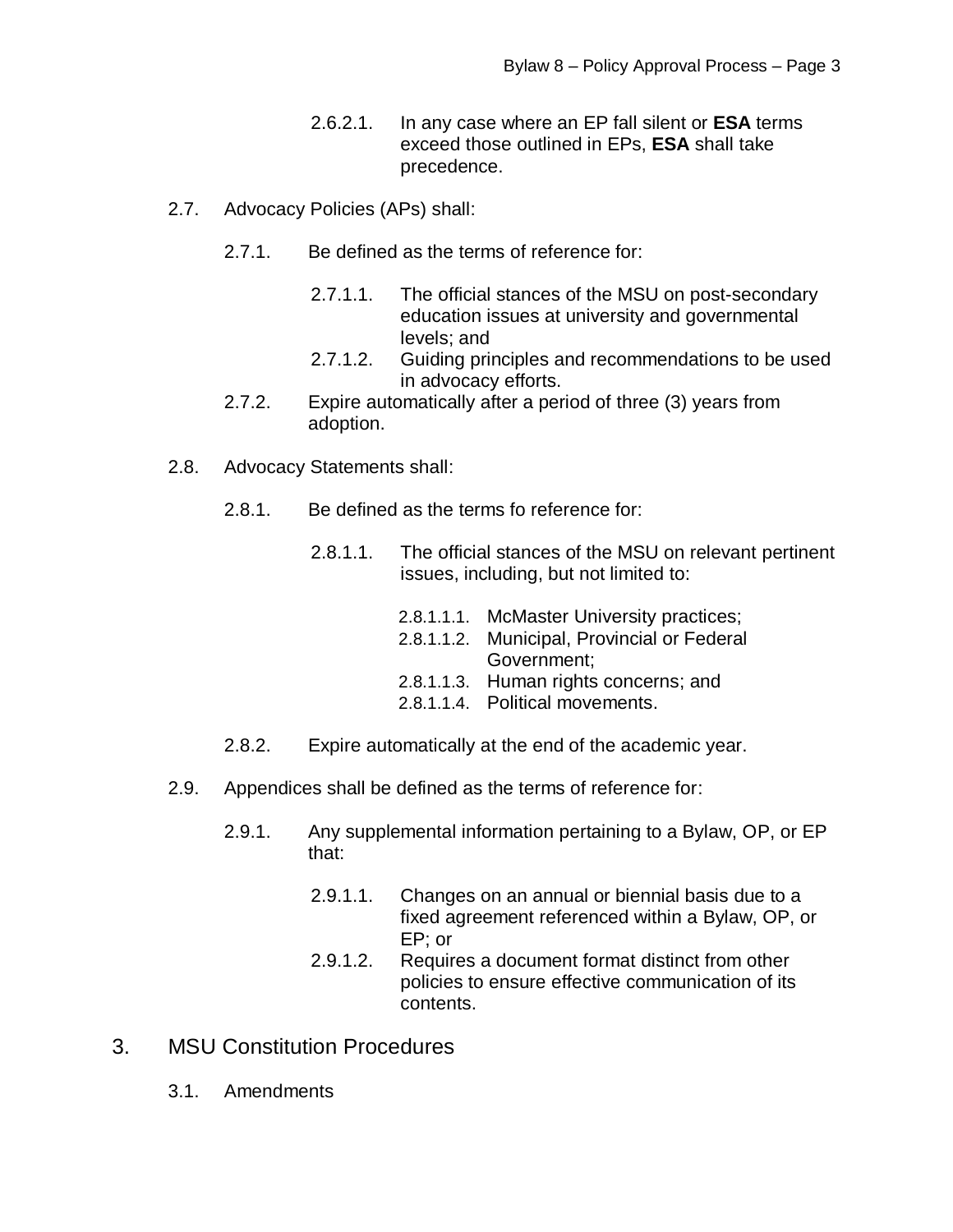- 3.1.1. The procedure to amend the MSU Constitution is outlined in the MSU Constitution, Section IX: Amendments.
- 3.2. Suspensions & Rescindments
	- 3.2.1. No part of the **MSU Constitution** may be suspended or rescinded under any circumstances.
- 4. Corporate Bylaw Procedures
	- 4.1. Adoptions, Amendments, Suspensions, & Rescindments
		- 4.1.1. Adoptions, amendments, suspensions, and rescindments may be proposed by;
			- 4.1.1.1. The SRA Standing Committee on Internal Governance; or
			- 4.1.1.2. Any member of the Board of Directors.
		- 4.1.2. All adoptions, amendments, suspensions, or rescindments of the Corporate Bylaw shall be approved by a majority vote of the Board of Directors;
		- 4.1.3. All adoptions, amendments, suspensions, rescindments or repeals of the Corporate Bylaw will then be sanctioned by an affirmative vote by two-thirds of the Full Members of MSU Inc, as per **Corporate Bylaw 1 – MSU Incorporated, Section 16**.
- 5. CFMU Corporate Bylaw Procedures
	- 5.1. Adoptions, Amendments, Suspensions, & Rescindments
		- 5.1.1. All adoptions, amendments, suspensions, rescindments or repeals of the CFMU Corporate Bylaws will then be sanctioned by an affirmative vote by simple majority of theFull Members of CFMU Inc, as per **CFMU Corporate Bylaw 2 – Operations, Section 7.2.2**.
- 6. CFMU Corporate Operating Policy Procedures
	- 6.1. Adoptions, Amendments, Suspensions, & Rescindments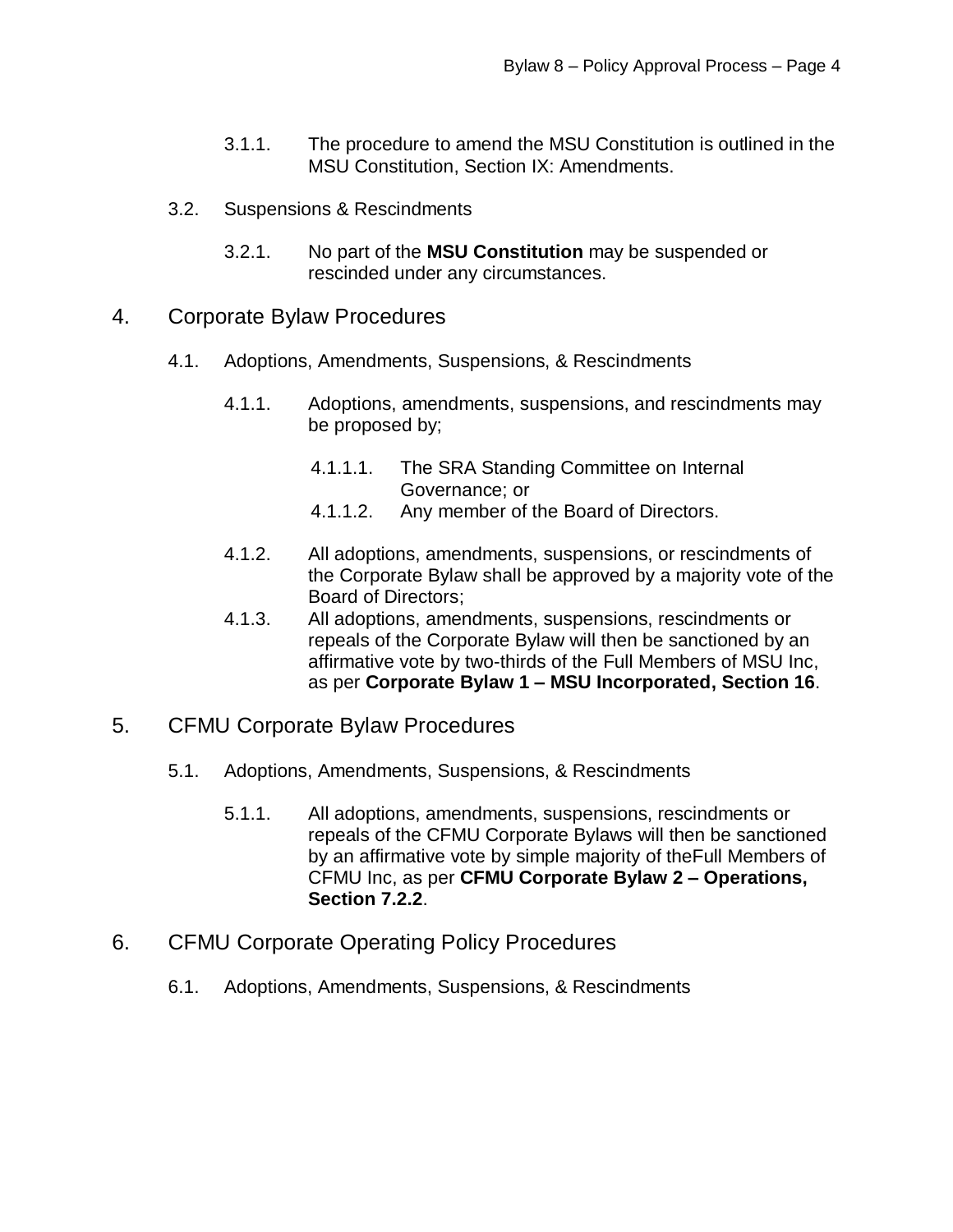6.1.1. All adoptions, amendments, suspensions, rescindments or repeals of the CFMU Corporate Operating Policies will be sanctioned by an affirmative vote by simple majority of the CFMU Board of Directors, as per **CFMU Corporate Bylaw 2 – Operations, Section 4.4.6**.

## 7. Bylaw Procedures

- 7.1. Consultation & Review
	- 7.1.1. Bylaw reviews shall be conducted by the Internal Governance Committee on a scheduled basis;
		- 7.1.1.1. A review may be suggested to the committee by:

| 7.1.1.1.1. Any member of the SRA Standing        |
|--------------------------------------------------|
| Committee on Internal Governance; or             |
| 7.1.1.1.2. Any member of the SRA; or             |
| 7.1.1.1.3. Any member of the Board of Directors. |

- 7.1.2. The consultation process shall consist of conversations with all relavent staff members to ensure accurate and appropriate policy changes;
	- 7.1.2.1. Consultations are strongly recommended to occur at least one (1) week in advance of submission for circulation.
- 7.1.3. All draft Bylaws must be submitted for review, accompanied by a brief explanation of the proposed changes, to the following individuals a minimum of two (2) business days prior to their submission to the SRA for adoption, amendment, suspension, or rescindment:
	- 7.1.3.1. The SRA Standing Committee on Internal Governance;
	- 7.1.3.2. The Executive Assistant;
	- 7.1.3.3. The Administrative Services Coordinator; and
	- 7.1.3.4. The Vice-President (Administration).
- 7.1.4. All proposed Bylaw adoptions, amendments, suspensions, or rescindments shall be circulated to the SRA by the Secretary for the meeting in question: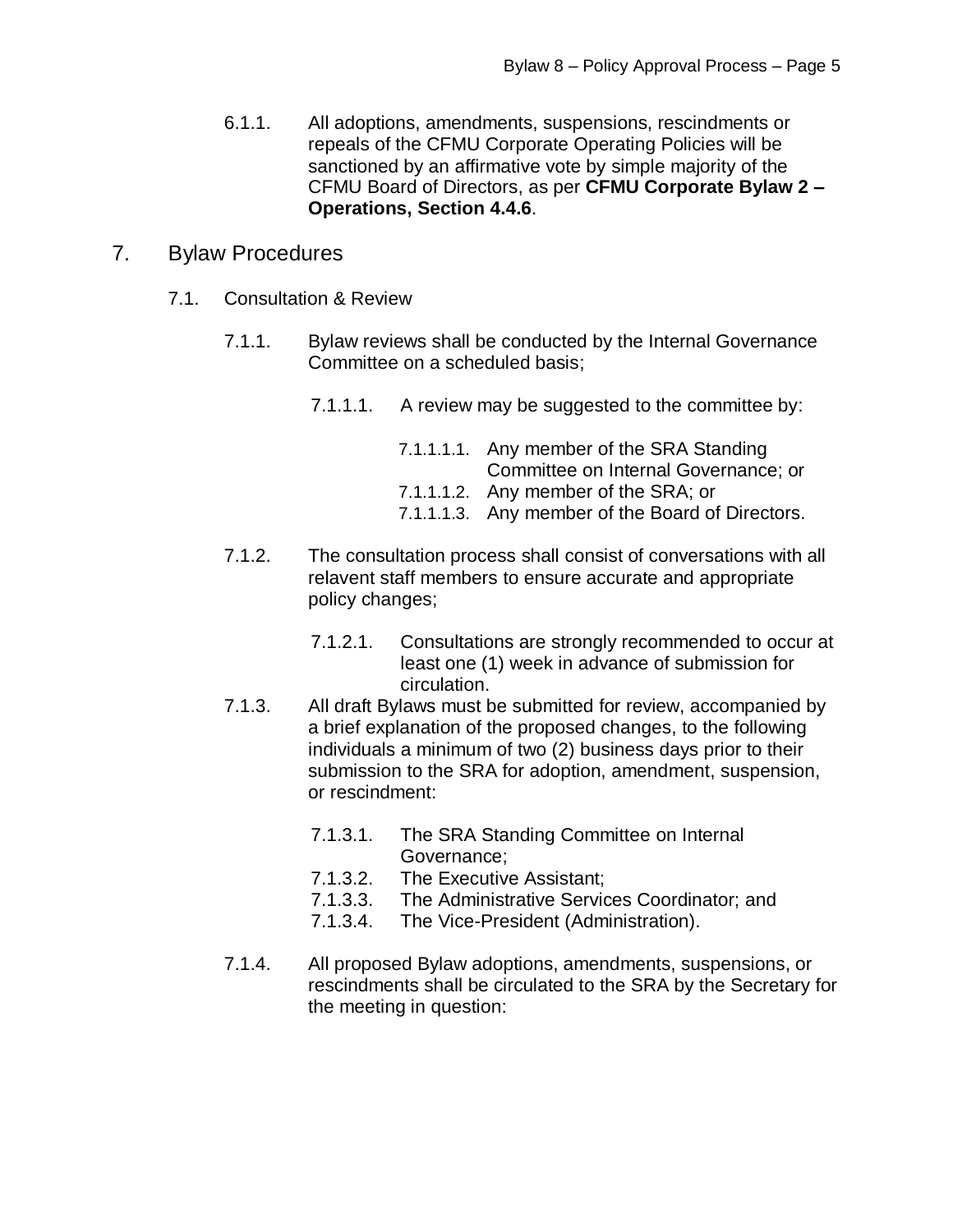7.1.4.1. Ten (10) days notice must be given for the circulation of documents prior to all adoptions, amendments, suspensions, or rescindments, as stated in the **MSU Constitution, Section VI: Bylaws**;

## 7.2. Adoptions

- 7.2.1. All Bylaw adoptions must be approved by a majority vote of the SRA, including vacancies, as stated in the **MSU Constitution, Section VI: Bylaws**;
- 7.2.2. Bylaw adoptions may be proposed to the SRA for approval by any of the following parties:
	- 7.2.2.1. The SRA Standing Committee on Internal Governance;
	- 7.2.2.2. Any member of the SRA; or
	- 7.2.2.3. Any member of the Board of Directors.
- 7.2.3. All motions for the adoption of Bylaws shall be accompanied by:
	- 7.2.3.1. A draft of the Bylaw for approval; and
	- 7.2.3.2. A detailed memo outlining the implications and necessity for the Bylaw in question.

## 7.3. Amendments

- 7.3.1. All Bylaw amendments must be approved by a majority vote of the SRA, including vacancies, as stated in the **MSU Constitution, Section VI: Bylaws**;
- 7.3.2. Bylaw amendments may be proposed to the SRA for approval by any of the following parties:
	- 7.3.2.1. The SRA Standing Committee on Internal Governance;
	- 7.3.2.2. Any member of the SRA; or
	- 7.3.2.3. Any member of the Board of Directors.
- 7.3.3. All motions for the amendment of Bylaws shall be accompanied by:
	- 7.3.3.1. A draft of the Bylaw for approval with amendments clearly tracked; and
	- 7.3.3.2. A detailed memo outlining the implications and necessity for the Bylaw amendments in question.
- 7.4. Suspensions & Rescindments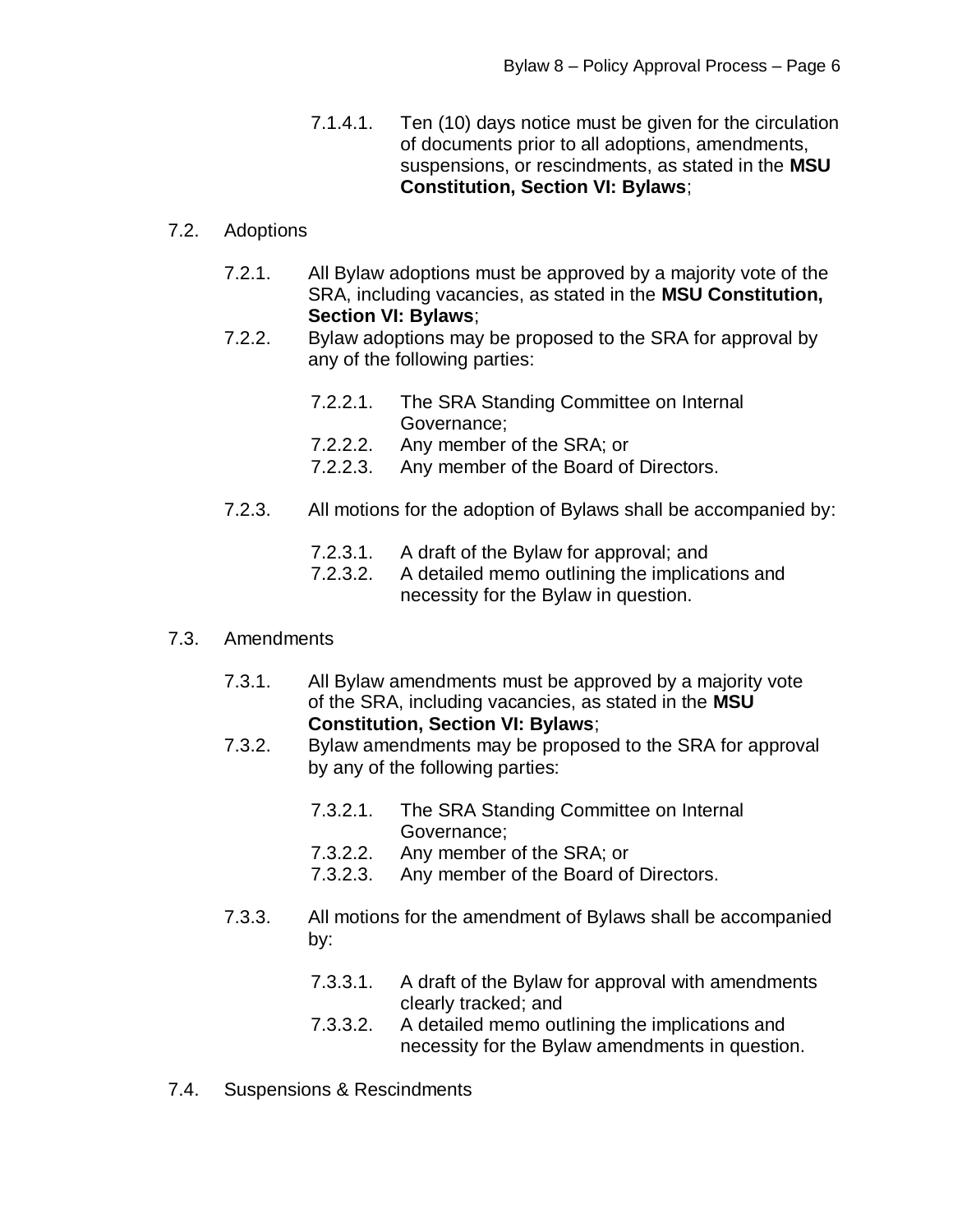- 7.4.1. All Bylaw suspensions and rescindments must be approved by a majority vote of the SRA, including vacancies, as stated in the **MSU Constitution, Section VI: Bylaws**;
- 7.4.2. Bylaw suspensions and rescindments may be proposed to the SRA for approval by any of the following parties:
	- 7.4.2.1. The SRA Standing Committee on Internal Governance;
	- 7.4.2.2. Any member of the SRA; or
	- 7.4.2.3. Any member of the Board of Directors.
- 7.4.3. All motions for the suspension or rescindment of Bylaws shall be accompanied by:
	- 7.4.3.1. A detailed memo outlining the implications and necessity for the Bylaw suspension or rescindment in question.
- 8. Operating Policy Procedures
	- 8.1. Consultations & Reviews
		- 8.1.1. OP reviews shall be conducted by the SRA Standing Committee on Internal Governance on a scheduled basis:
			- 8.1.1.1. A review may be suggested to the committee by:
				- 8.1.1.1.1. Any member of the SRA Standing Committee on Internal Governance; or
				- 8.1.1.1.2. Any member of the SRA; or
				- 8.1.1.1.3. Any member of the Board of Directors.
		- 8.1.2. The consultation process shall consist of conversations with all relavent staff members to ensure accurate and appropriate policy changes;
			- 8.1.2.1. Consultations are strongly recommended to occur at least one (1) week in advance of submission for circulation.
		- 8.1.3. All proposed OP adoptions, amendments, suspensions, or rescindments shall be circulated to the SRA by the Secretary for the meeting in question: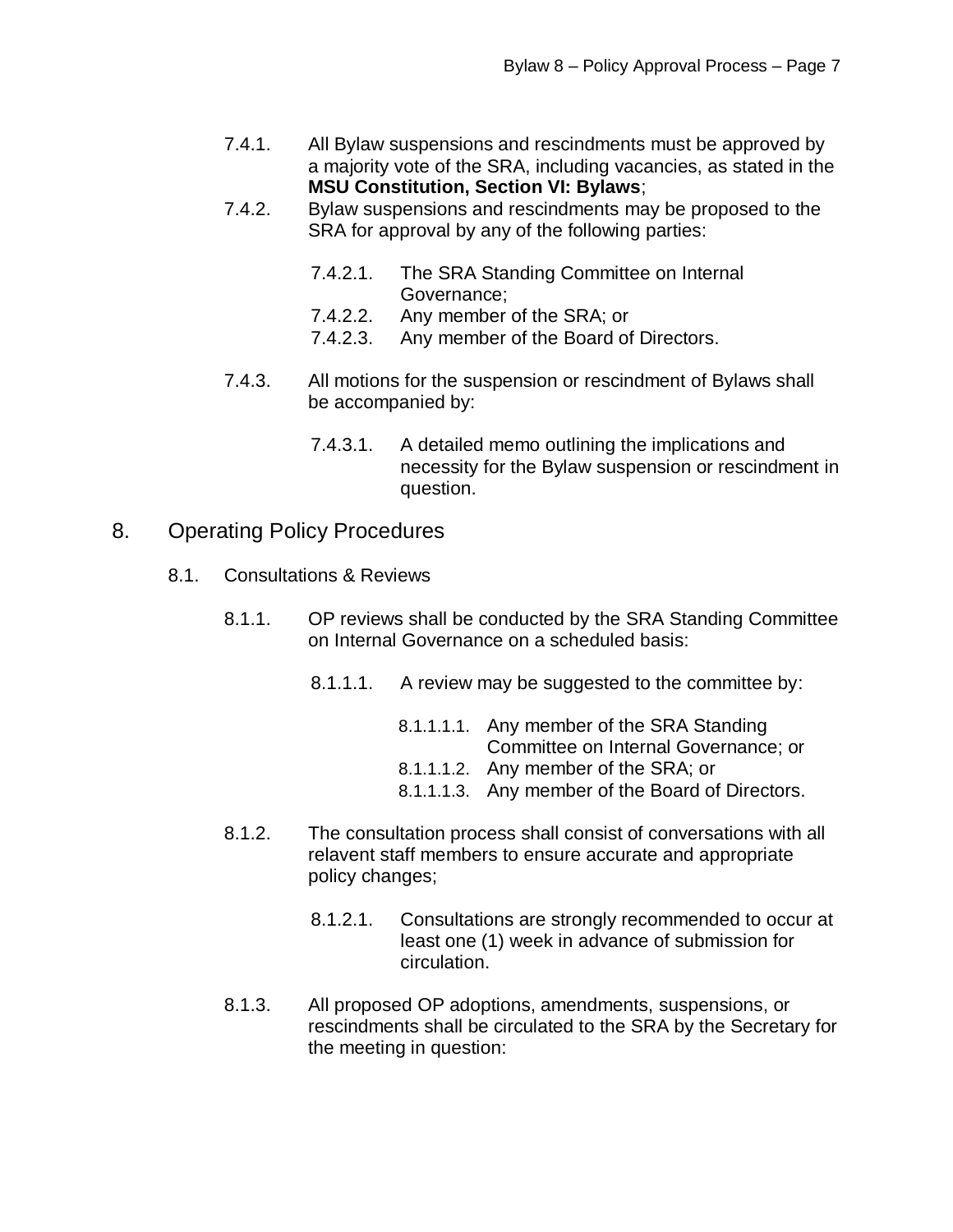- 8.1.3.1. Five (5) days notice must be given for the circulation of documents prior to all adoptions, amendments, suspensions, or rescindments.
- 8.1.4. All draft OPs must be submitted, accompanied by a brief explanation of the proposed changes, to the following individuals two (2) business days prior to their submission to the SRA for adoption, amendment, suspensions, or rescindment:
	- 8.1.4.1. The SRA Standing Committee on Internal Governance;
	- 8.1.4.2. The Executive Assistant;
	- 8.1.4.3. The Administrative Services Coordinator; and
	- 8.1.4.4. The Vice-President (Administration).

### 8.2. Adoptions

- 8.2.1. All OP adoptions must be approved by a majority vote of the SRA, excluding vacancies;
- 8.2.2. OP adoptions may be proposed to the SRA for approval by any of the following parties:
	- 8.2.2.1. The SRA Standing Committee on Internal Governance;
	- 8.2.2.2. Any member of the SRA; or
	- 8.2.2.3. Any member of the Board of Directors.
- 8.2.3. All motions for the adoption of OPs shall be accompanied by:
	- 8.2.3.1. A draft of the OP for approval; and
	- 8.2.3.2. A detailed memo outlining the implications and necessity for the OP in question.

#### 8.3. Amendments

- 8.3.1. All OP amendments must be approved by a majority vote of the SRA, ;
- 8.3.2. OP amendments may be proposed to the SRA for approval by any of the following parties:
	- 8.3.2.1. The SRA Standing Committee on Internal Governance;
	- 8.3.2.2. Any member of the SRA; or
	- 8.3.2.3. Any member of the Board of Directors.
- 8.3.3. All motions for the amendment of OPs shall be accompanied by: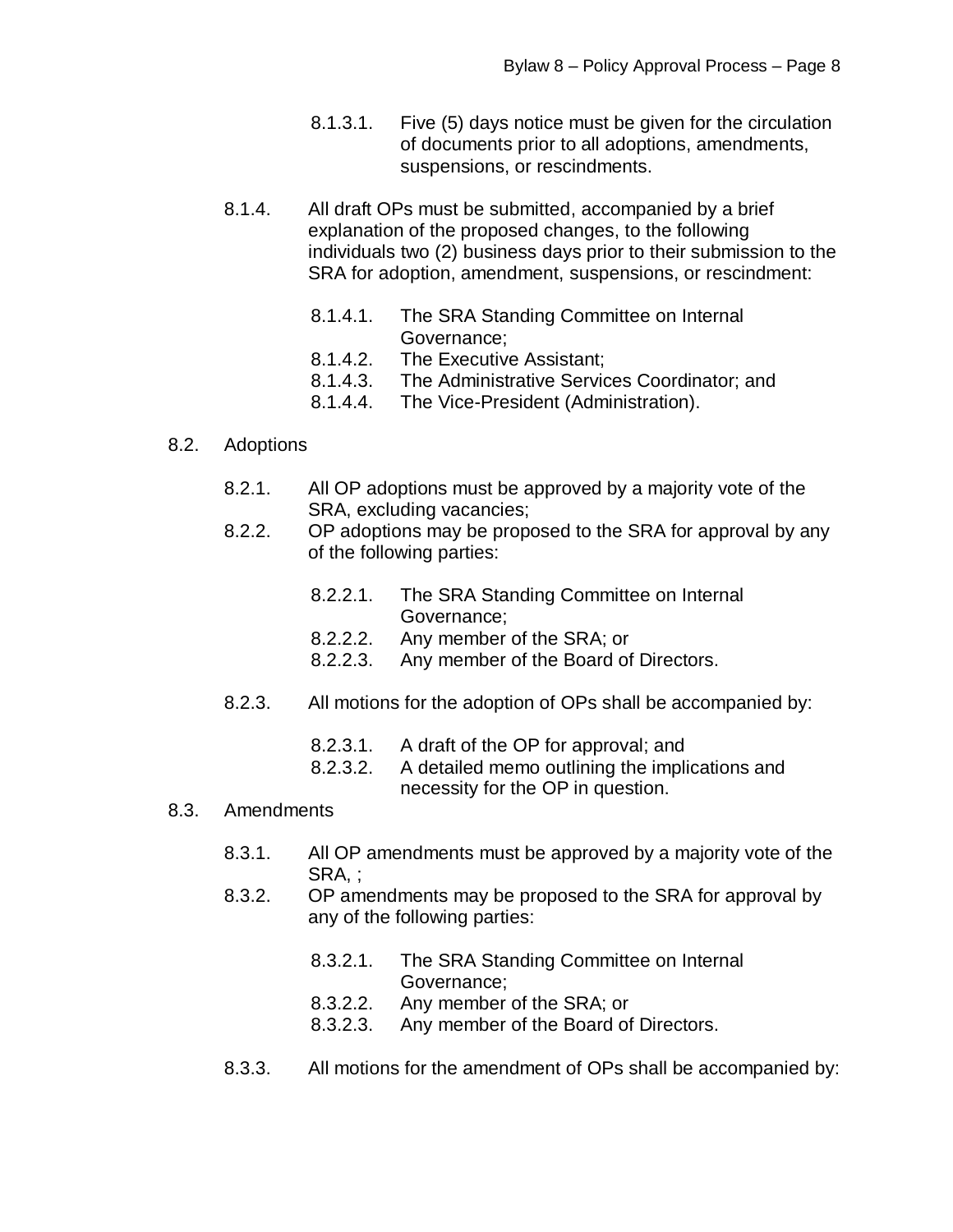- 8.3.3.1. A draft of the OP for approval with amendments clearly tracked; and
- 8.3.3.2. A detailed memo outlining the implications and necessity for the OP amendments in question.
- 8.4. Suspensions & Rescindments
	- 8.4.1. All OP suspensions and rescindments must be approved by a majority vote of the SRA;
	- 8.4.2. OP suspensions and rescindments may be proposed to the SRA for approval by any of the following parties:
		- 8.4.2.1. The SRA Standing Committee on Internal Governance;
		- 8.4.2.2. Any member of the SRA; or
		- 8.4.2.3. Any member of the Board of Directors.
	- 8.4.3. All motions for the suspension or rescindment of OPs shall be accompanied by:
		- 8.4.3.1. A detailed memo outlining the implications and necessity for the OP suspension or rescindment in question.
- 9. Employment Policy Procedures
	- 9.1. General Employment Policies
		- 9.1.1. Consultations & Reviews
			- 9.1.1.1. The consultation process shall consist of conversations with all relavent staff members to ensure accurate and appropriate policy changes;
				- 9.1.1.1.1. Consultations are strongly recommended to occur at least one (1) week in advance of submission for circulation.
			- 9.1.1.2. All draft GEPs must be submitted, accompanied by a brief explanatio of the proposed changes, to the following individuals two (2) business days prior to their submission to the appropriate approval body for adoption, amendment, suspension, or rescindment:
				- 9.1.1.2.1. The Executive Assistant;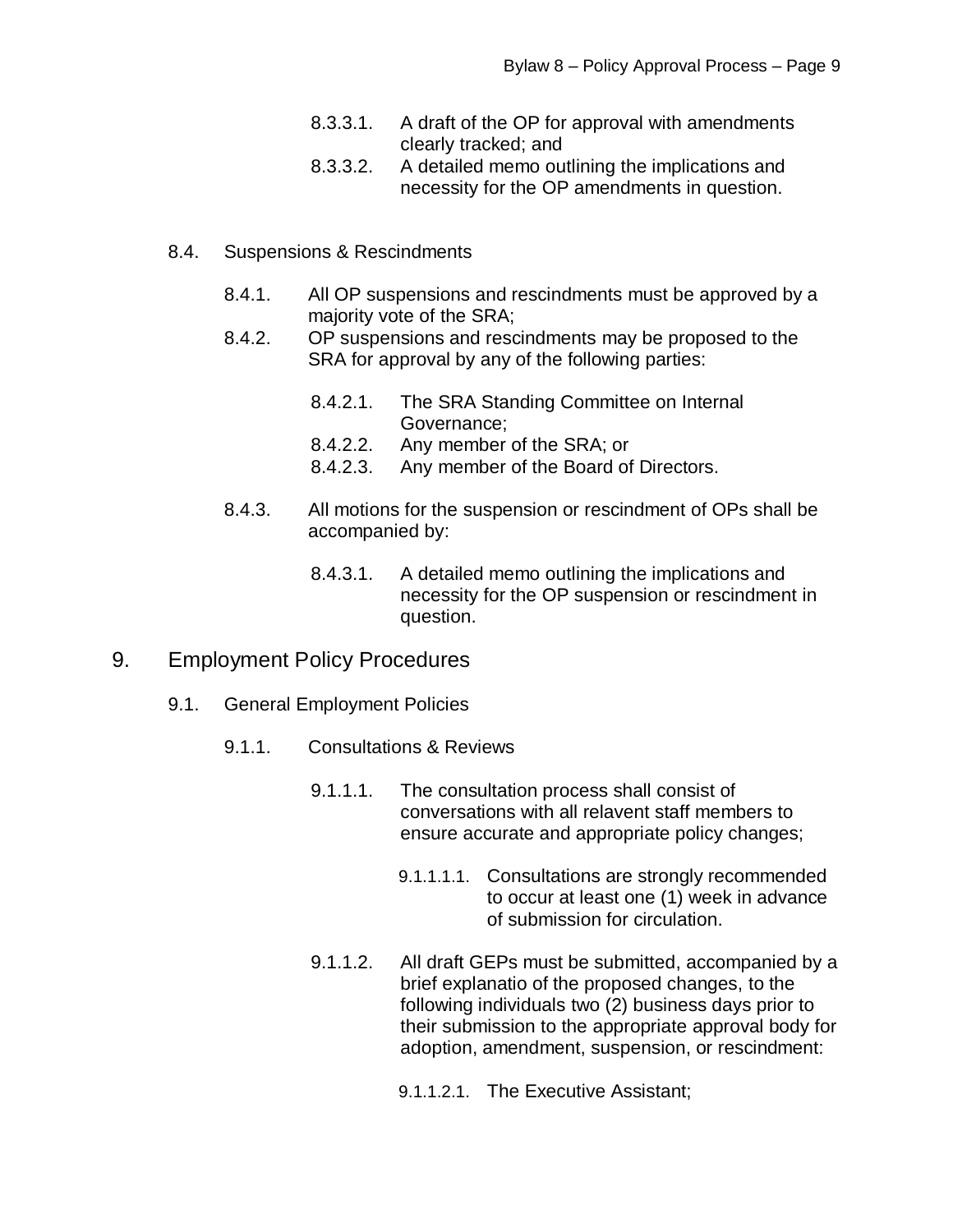- 9.1.1.2.2. The Human Resources Generalist & Clubs Support;
- 9.1.1.2.3. The General Manager; and
- 9.1.1.2.4. The Vice-President (Administration).

#### 9.1.2. Adoptions

- 9.1.2.1. All GEP adoptions must be approved by a majority vote of the Board of Directors;
- 9.1.2.2. GEP adoptions may be proposed to the Board of Directors for approval by any of the following parties:
	- 9.1.2.2.1. The Part-Time Issues Committee (where appropriate);
	- 9.1.2.2.2. The Full-Time Issues Committee (where appropriate);
	- 9.1.2.2.3. The SRA Standing Committee on Internal Governance;
	- 9.1.2.2.4. Any member of the Human Resources Department;
	- 9.1.2.2.5. Any member of the Executive Board; or
	- 9.1.2.2.6. Any member of the Board of Directors.
- 9.1.2.3. All motions for the adoption of GEPs shall be accompanied by:
	- 9.1.2.3.1. A draft of the GEP for approval; and
	- 9.1.2.3.2. A detailed memo outlining the implications and necessity for the GEP in question.

#### 9.1.3. Amendments

- 9.1.3.1. All GEP amendments must be approved by a majority vote of the Board of Directors;
- 9.1.3.2. GEP amendments may be proposed to the Board of Directors for approval by any of the following parties:
	- 9.1.3.2.1. The Part-Time Issues Committee (where appropriate);
	- 9.1.3.2.2. The Full-Time Issues Committee (where appropriate);
	- 9.1.3.2.3. The SRA Standing Committee on Internal Governance;
	- 9.1.3.2.4. Any member of the Human Resources Department;
	- 9.1.3.2.5. Any member of the Executive Board; or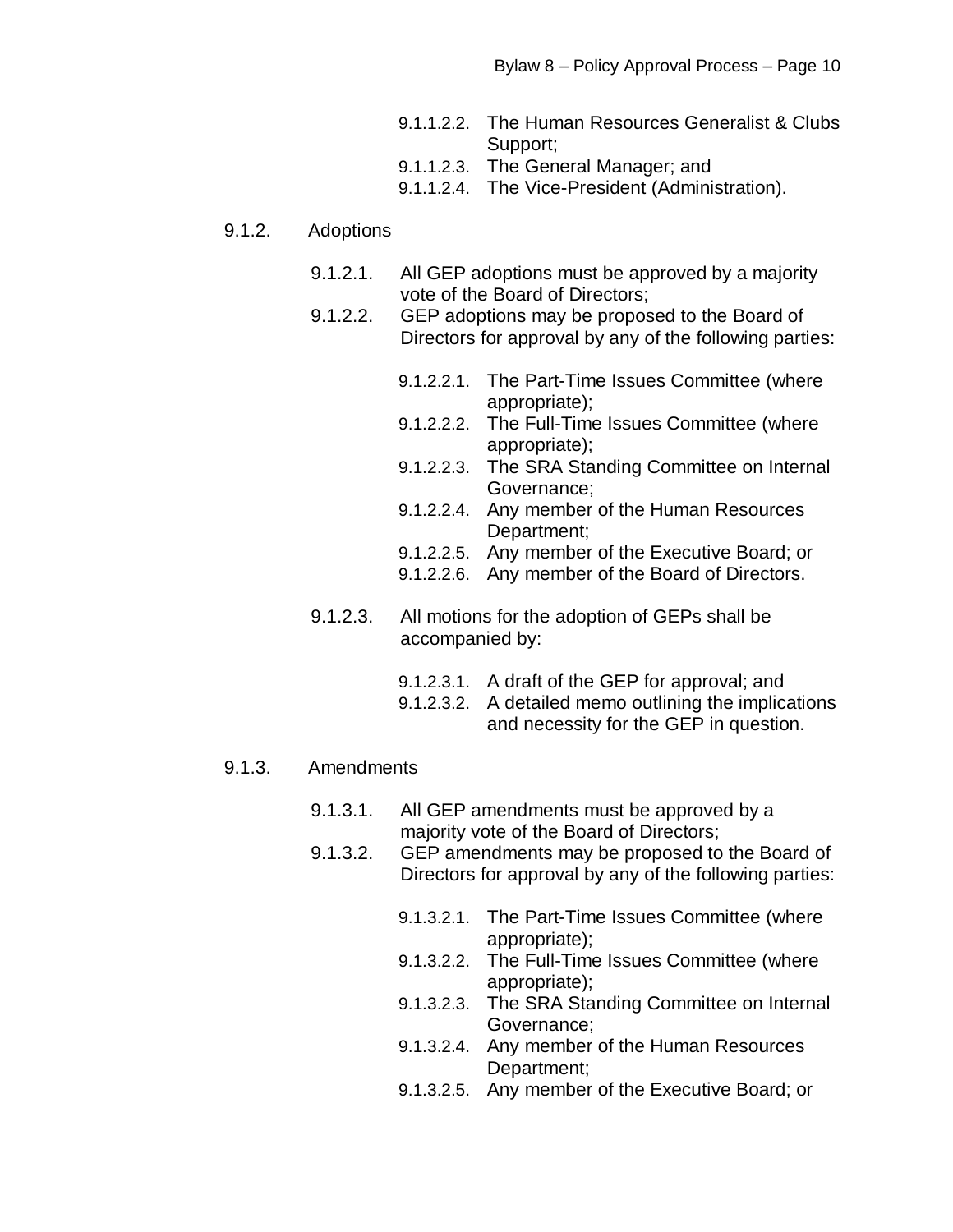9.1.3.2.6. Any member of the Board of Directors.

- 9.1.3.3. All motions for the amendment of GEPs shall be accompanied by:
	- 9.1.3.3.1. A draft of the GEP for approval with amendments clearly tracked; and
	- 9.1.3.3.2. A detailed memo outlining the implications and necessity for the GEP amendments in question.

#### 9.1.4. Suspensions & Rescindments

- 9.1.4.1. All GEP suspensions and rescindments must be approved by a majority vote of the Board of Directors, including vacancies;
- 9.1.4.2. GEP suspensions and rescindments may be proposed to the Board of Directors for approval by any of the following parties:
	- 9.1.4.2.1. The Part-Time Issues Committee (where appropriate);
	- 9.1.4.2.2. The Full-Time Issues Committee (where appropriate);
	- 9.1.4.2.3. The SRA Standing Committee on Internal Governance;
	- 9.1.4.2.4. Any member of the Human Resources Department:
	- 9.1.4.2.5. Any member of the Executive Board; or
	- 9.1.4.2.6. Any member of the Board of Directors.
- 9.1.4.3. All motions for the suspension or rescindment of GEPs shall be accompanied by:
	- 9.1.4.3.1. A detailed memo outlining the implications and necessity for the GEP suspension or rescindment in question.
- 9.2. Full-Time Employment Policies
	- 9.2.1. Adoptions
		- 9.2.1.1. All FTEP adoptions must be approved by a majority vote of the Board of Directors;
		- 9.2.1.2. FTEP adoptions may be proposed to the Board of Directors for approval by any of the following parties: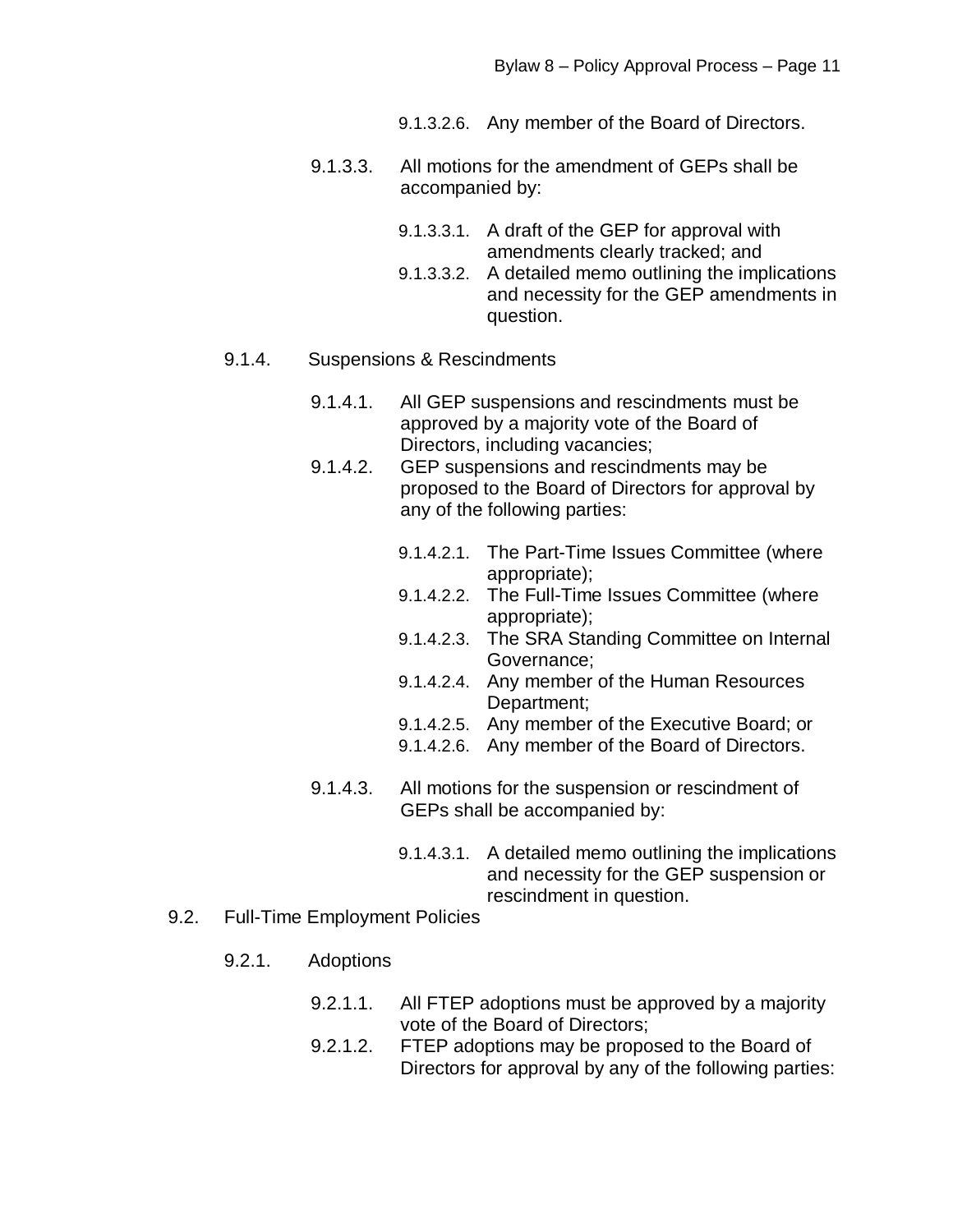- 9.2.1.2.1. The Full-Time Issues Committee (where appropriate);
- 9.2.1.2.2. Any member of the Human Resources Department; or
- 9.2.1.2.3. Any member of the Board of Directors.
- 9.2.1.3. All motions for the adoption of FTEPs shall be accompanied by:
	- 9.2.1.3.1. A draft of the FTEP for approval; and
	- 9.2.1.3.2. A detailed memo outlining the implications and necessity for the FTEP in question.

#### 9.2.2. Amendments

- 9.2.2.1. All FTEP amendments must be approved by a majority vote of the Board of Directors;
- 9.2.2.2. FTEP amendments may be proposed to the Board of Directors for approval by any of the following parties:
	- 9.2.2.2.1. The Full-Time Issues Committee (where appropriate);
	- 9.2.2.2.2. Any member of the Human Resources Department; or
	- 9.2.2.2.3. Any member of the Board of Directors.
- 9.2.2.3. All motions for the amendment of FTEPs shall be accompanied by:
	- 9.2.2.3.1. A draft of the FTEP for approval with amendments clearly tracked; and
	- 9.2.2.3.2. A detailed memo outlining the implications and necessity for the FTEP amendments in question.
- 9.2.3. Suspensions & Rescindments
	- 9.2.3.1. All FTEP suspensions and rescindments must be approved by a majority vote of the SRA, including vacancies;
	- 9.2.3.2. FTEP suspensions and rescindments may be proposed to the SRA for approval by any of the following parties:
		- 9.2.3.2.1. The Full-Time Issues Committee (where appropriate);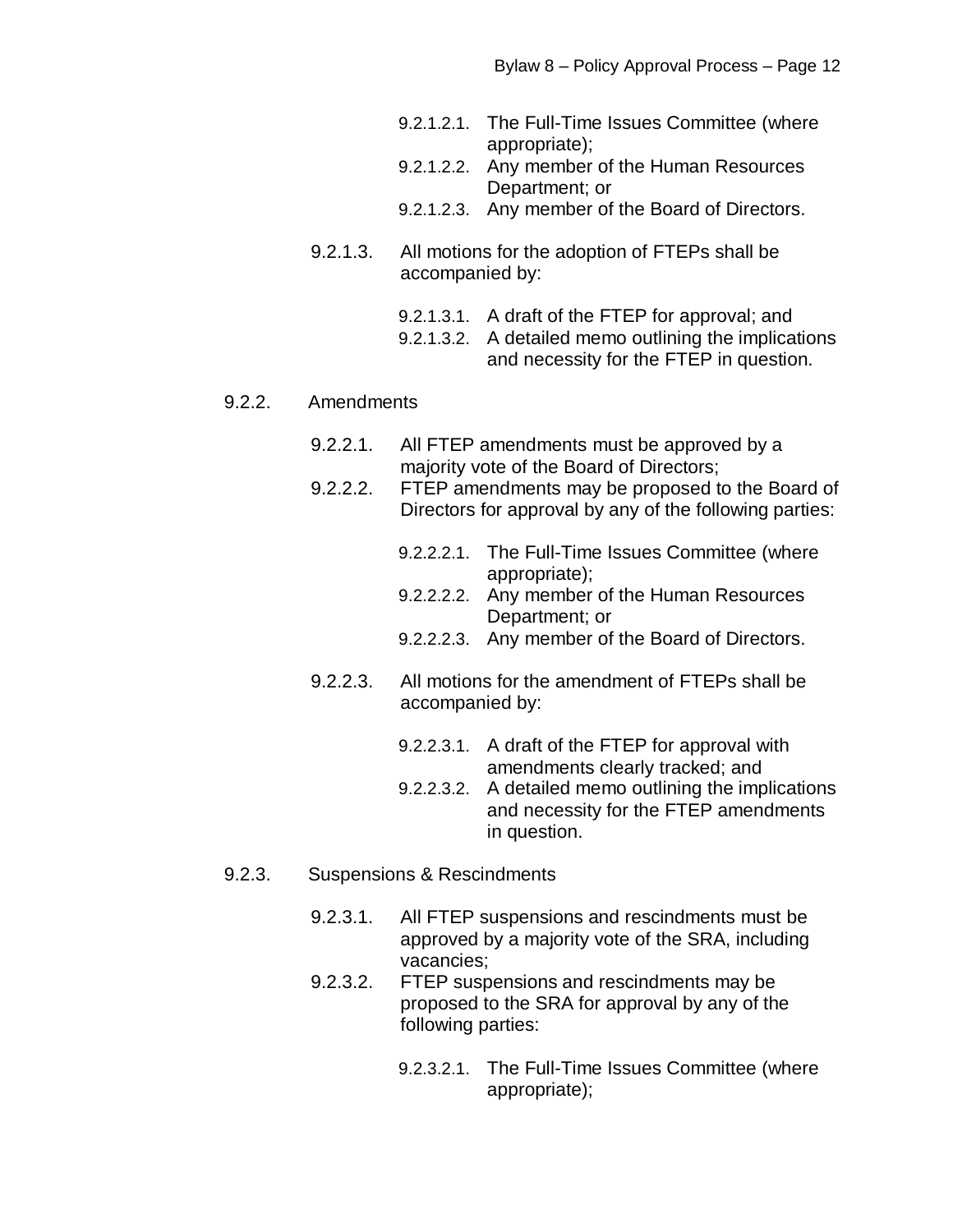| 9.2.3.2.2. Any member of the Human Resources |
|----------------------------------------------|
| Department; or                               |

- 9.2.3.2.3. Any member of the Board of Directors.
- 9.2.3.3. All motions for the suspension or rescindment of FTEPs shall be accompanied by:
	- 9.2.3.3.1. A detailed memo outlining the implications and necessity for the FTEP suspension or rescindment in question.

#### 9.3. Part-Time Employment Policies

- 9.3.1. Adoptions
	- 9.3.1.1. All PTEP adoptions must be approved by a majority vote of the Executive Board;
	- 9.3.1.2. PTEP adoptions may be proposed to the Executive Board for approval by any of the following parties:
		- 9.3.1.2.1. The Part-Time Issues Committee (where appropriate);
		- 9.3.1.2.2. Any member of the Human Resources Department;
		- 9.3.1.2.3. Any member of the Executive Board; or
		- 9.3.1.2.4. Any member of the Board of Directors.
	- 9.3.1.3. All motions for the adoption of PTEPs shall be accompanied by:
		- 9.3.1.3.1. A draft of the PTEP for approval; and
		- 9.3.1.3.2. A detailed memo outlining the implications and necessity for the PTEP in question.

#### 9.3.2. Amendments

- 9.3.2.1. All PTEP amendments must be approved by a majority vote of the Executive Board;
- 9.3.2.2. PTEP amendments may be proposed to the Executive Board for approval by any of the following parties:
	- 9.3.2.2.1. The Part-Time Issues Committee (where appropriate);
	- 9.3.2.2.2. Any member of the Human Resources Department;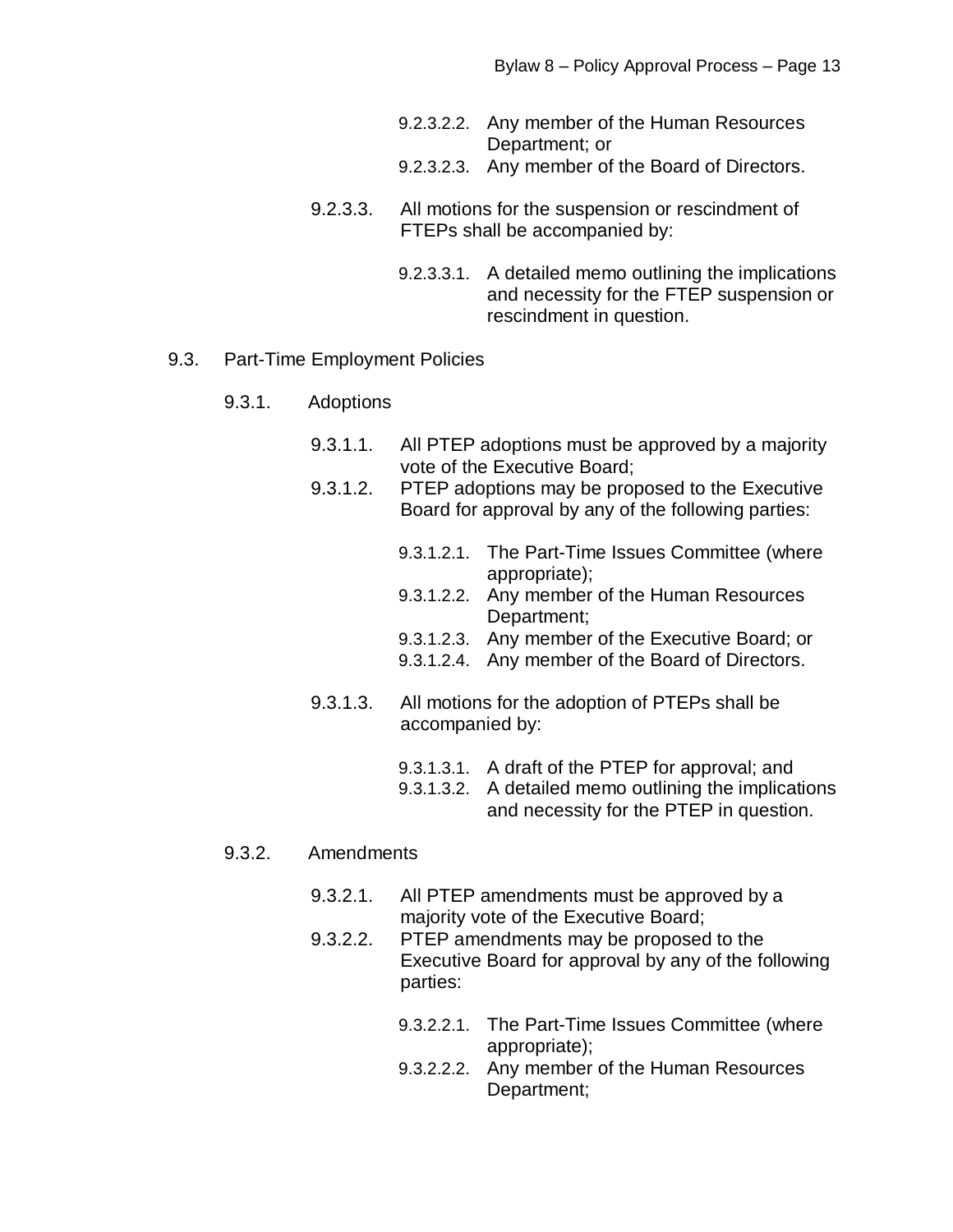- 9.3.2.2.3. Any member of the Executive Board; or
- 9.3.2.2.4. Any member of the Board of Directors.
- 9.3.2.3. All motions for the amendment of PTEPs shall be accompanied by:
	- 9.3.2.3.1. A draft of the PTEP for approval with amendments clearly tracked; and
	- 9.3.2.3.2. A detailed memo outlining the implications and necessity for the PTEP amendments in question.

#### 9.3.3. Suspensions & Rescindments

- 9.3.3.1. All PTEP suspensions and rescindments must be approved by a majority vote of the Executive Board, including vacancies;
- 9.3.3.2. PTEP suspensions and rescindments may be proposed to the Executive Board for approval by any of the following parties:
	- 9.3.3.2.1. The Part-Time Issues Committee (where appropriate);
	- 9.3.3.2.2. Any member of the Human Resources Department;
	- 9.3.3.2.3. Any member of the Executive Board; or
	- 9.3.3.2.4. Any member of the Board of Directors.
- 9.3.3.3. All motions for the suspension or rescindment of PTEPs shall be accompanied by:
	- 9.3.3.3.1. A detailed memo outlining the implications and necessity for the PTEP suspension or rescindment in question.
- 10. Advocacy Policy Procedures
	- 10.1. Consultations & Reviews
		- 10.1.1. AP topics shall be selected according to the following procedure:
			- 10.1.1.1. Policy topics shall be prioritized by the Education & Advocacy Department and reported to the SRA according to the following principles: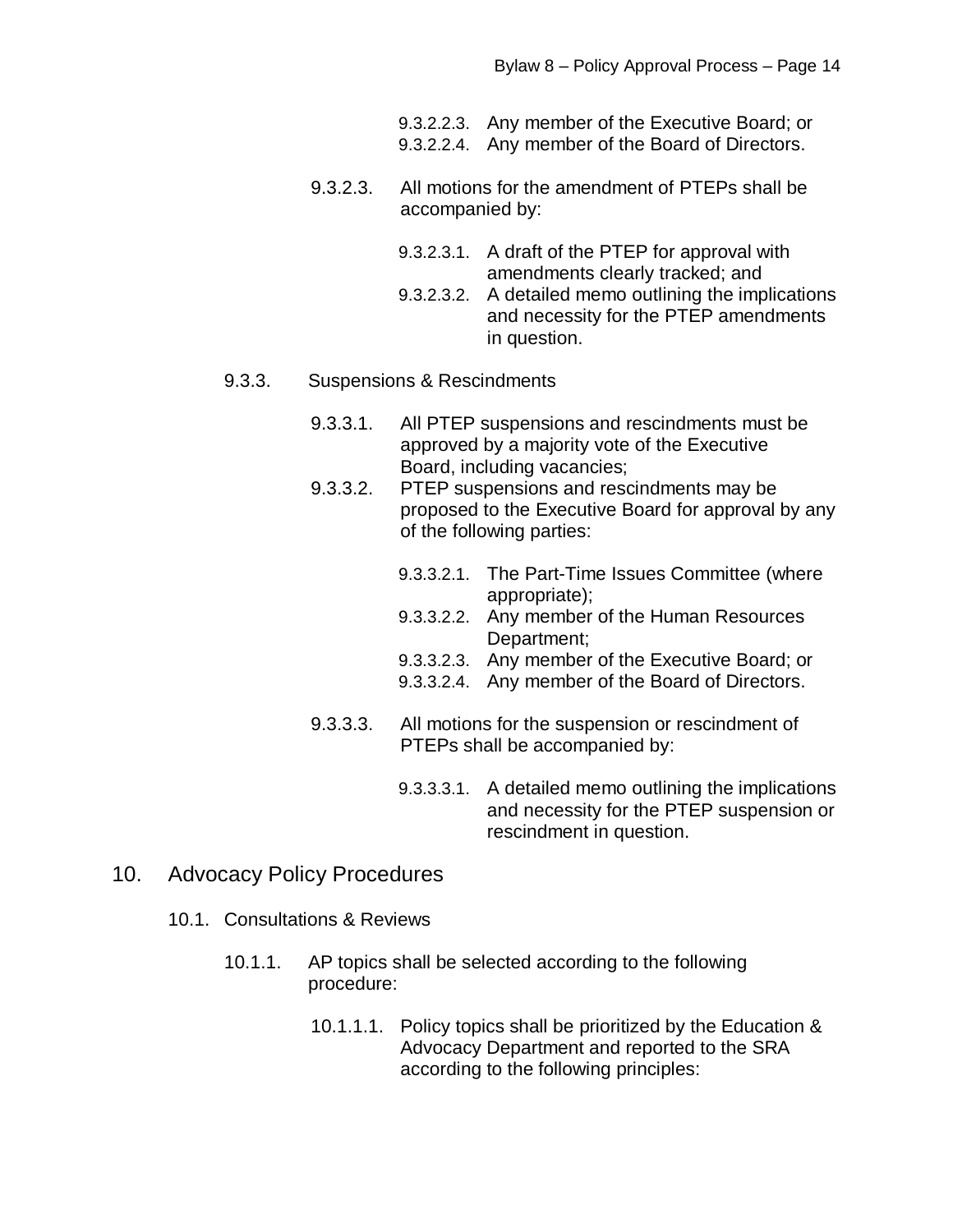- 10.1.1.1.1. Existing APs approaching expiry should be prioritized for renewal;
- 10.1.1.1.2. Politically salient topics, inwhich the MSU does not have approved stances on, should be formalized;
- 10.1.1.1.3. Topics of significant student interest, in which the MSU does not have approved stances on, should be formalized.
- 10.1.1.2. For policies to be approved before the winter break, the SRA shall receive notice of the policy topics by August 1<sup>st</sup>;
- 10.1.1.3. For policies to be approved before the conclusion of the SRA's term, the SRA shall receive notice of the policy topics by November 1<sup>st</sup>.
- 10.1.2. The Education & Advocacy Department shall ensure that no more than six (6) APs and no less than two (2) APs are presented to the SRA for approval each academic year;
	- 10.1.2.1. Any policies written in the Fall academic term shall be presented to the SRA no later than the meeting penultimate to the winter break;
	- 10.1.2.2. Any policies written in the Winter academic term shall be presented to the SRA no later than the meeting penultimate to the conclusion of the SRA's term.
- 10.1.3. Policies shall be prepared via committee with the following roles:
	- 10.1.3.1. One (1) Advocacy & Policy Research Assistant, who shall:
		- 10.1.3.1.1. Conduct any primary and secondary research as requested by the committee;
		- 10.1.3.1.2. Provide administrative support to the committee;
		- 10.1.3.1.3. Act as the chair of the committee.
	- 10.1.3.2. At least three (3) representatives from any one of the following standing committees, who shall act as authors or consultants in the writing of policy:
		- 10.1.3.2.1. The SRA University Affairs Standing Committee;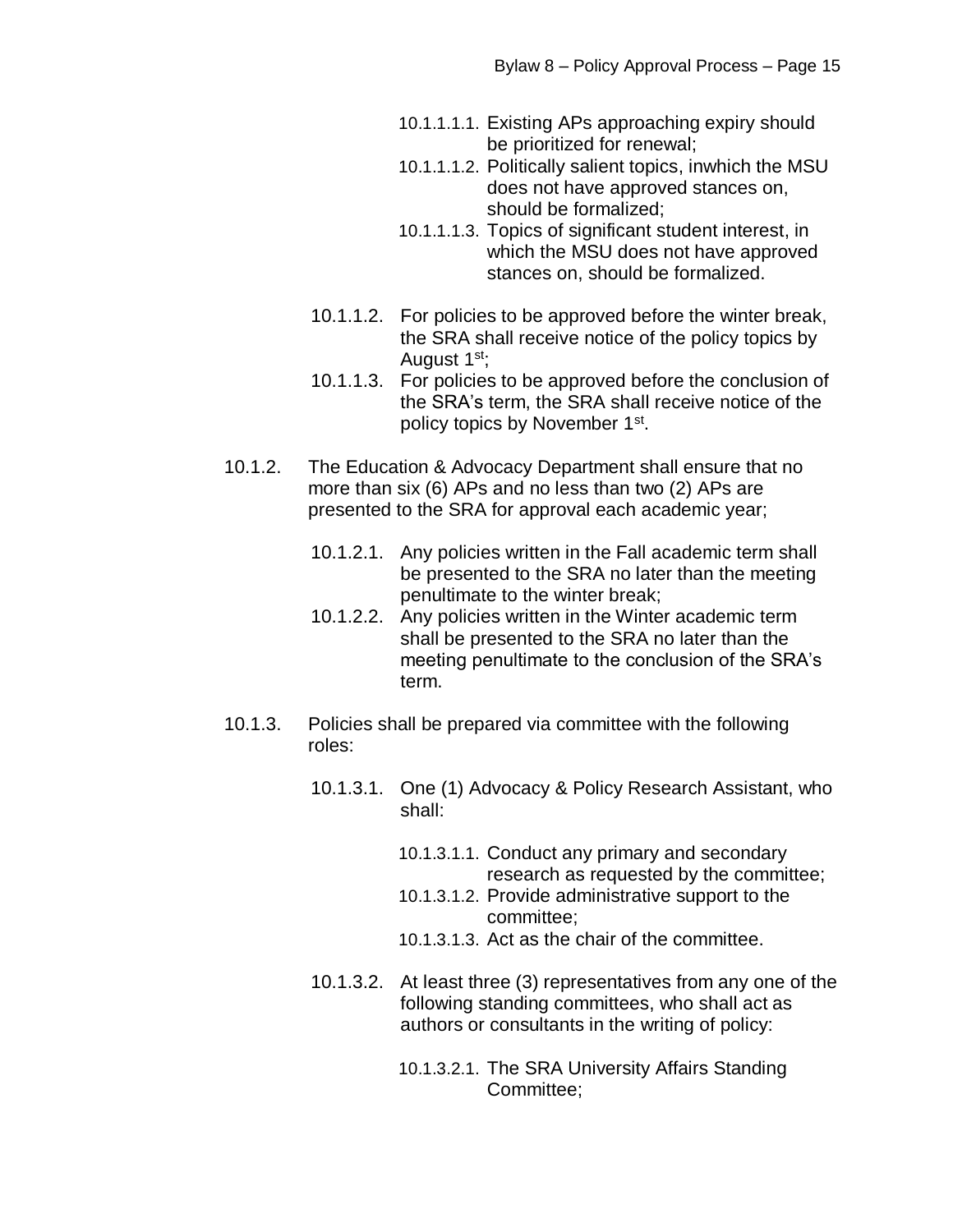10.1.3.2.2. The SRA Municipal Affairs Standing Committee;

- 10.1.3.2.3. The SRA Provincial & Federal Affairs Standing Committee.
- 10.1.4. Prior to the presentation of policies for approval to the SRA, the Education & Advocacy Department shall host the MSU Policy Conference to gather feedback and solicit general student opinion on policy drafts;
	- 10.1.4.1. The logistics, promotion, and coordination of said event shall be conducted by the Project and Campaign Coordinator;
	- 10.1.4.2. Prior to the MSU Policy Conference, the SRA shall consult with their faculty societies and relevant interest groups.
- 10.2. Adoptions & Renewals
	- 10.2.1. All AP adoptions and renewals must be approved by a majority vote of the SRA, excluding vacancies;
	- 10.2.2. AP adoptions and renewals may be proposed to the SRA for approval by any of the following parties:
		- 10.2.2.1. The SRA Standing Committee on University Affairs;
		- 10.2.2.2. The SRA Standing Committee on Municipal Affairs;
		- 10.2.2.3. The SRA Standing Committee on Provincial & Federal Affairs;
		- 10.2.2.4. The Board of Directors; or
		- 10.2.2.5. Any member of the SRA.
	- 10.2.3. All motions for the adoption or renewal of APs shall be accompanied by:
		- 10.2.3.1. A draft of the AP for approval; and
		- 10.2.3.2. A detailed memo outlining the implications and necessity for the AP in question.
- 10.3. Amendments
	- 10.3.1. All AP amendments must be approved by a majority vote of the SRA, excluding vacancies;
	- 10.3.2. AP amendments may be proposed to the SRA for approval by any of the following parties:
		- 10.3.2.1. The SRA Standing Committee on University Affairs;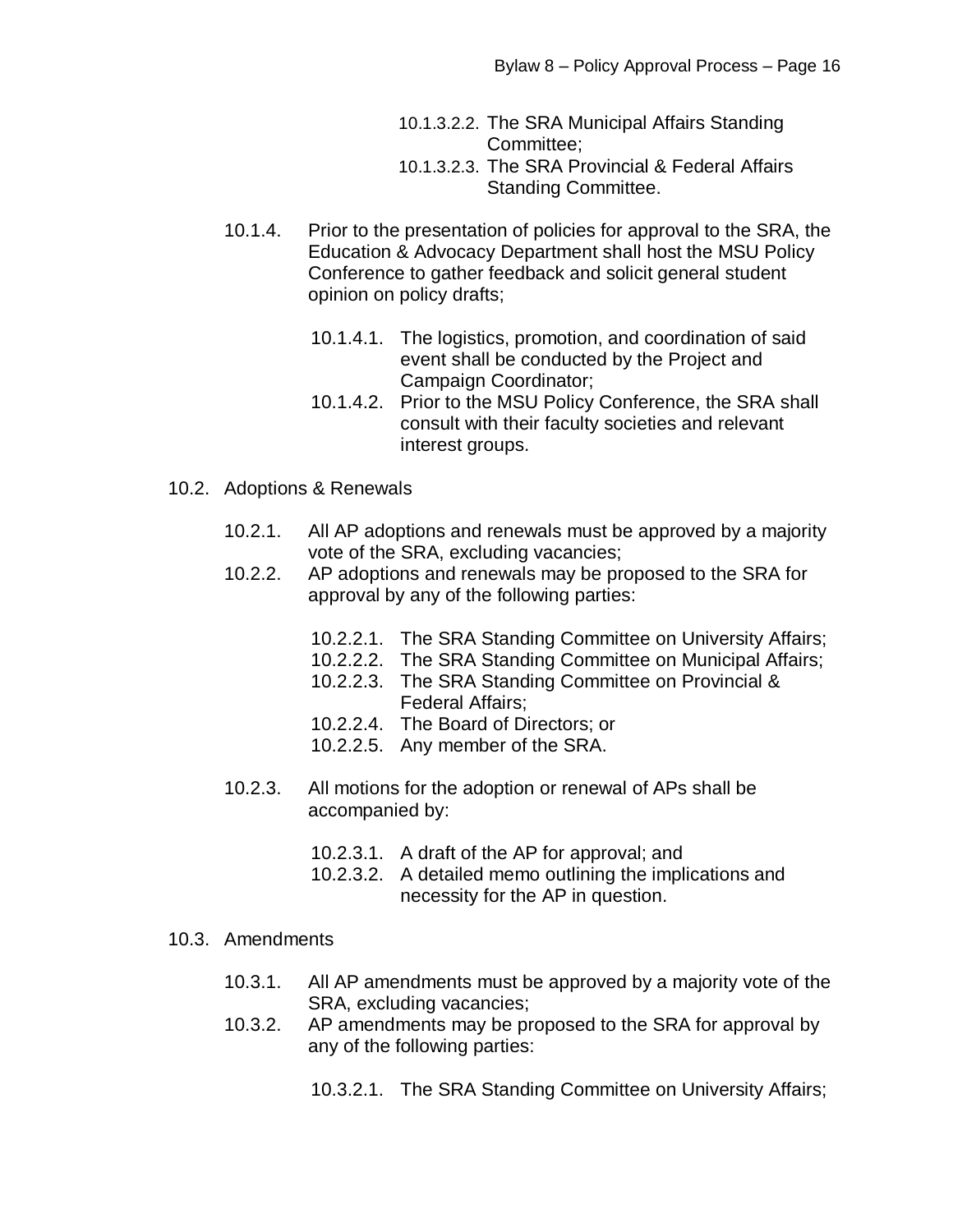- 10.3.2.2. The SRA Standing Committee on Municipal Affairs;
- 10.3.2.3. The SRA Standing Committee on Provincial & Federal Affairs;
- 10.3.2.4. The Board of Directors; or
- 10.3.2.5. Any member of the SRA.
- 10.3.3. All motions for the amendment of APs shall be accompanied by:
	- 10.3.3.1. Adraft of the AP for approval with amendments clearly tracked; and
	- 10.3.3.2. A detailed memo outlining the implications and necessity for the AP amendments in question.
- 10.4. Suspensions & Rescindments
	- 10.4.1. All AP suspensions and rescindments must be approved by a majority vote of the SRA, excluding vacancies;
	- 10.4.2. AP suspensions and rescindments may be proposed to the SRA for approval by any of the following parties:
		- 10.4.2.1. The SRA Standing Committee on University Affairs;
		- 10.4.2.2. The SRA Standing Committee on Municipal Affairs;
		- 10.4.2.3. The SRA Standing Committee on Provincial & Federal Affairs;
		- 10.4.2.4. The Board of Directors; or
		- 10.4.2.5. Any member of the SRA.
	- 10.4.3. All motions for the suspension or rescindment of APs shall be accompanied by:
		- 10.4.3.1. A detailed memo outlining the implications and necessity for the AP suspension or rescindment in question.
- 11. Advocacy Statements
	- 11.1. Consultations & Reviews
		- 11.1.1. Any MSU member may request an advocacy statement be created and addressed at an SRA meeting;
		- 11.1.2. All proposed Policy Statement adoptions, suspensions, or rescindments shall be circulated to the SRA with a minimum of two (2) days notice.
	- 11.2. Adoptions, Suspensions, Renewals, and Rescindments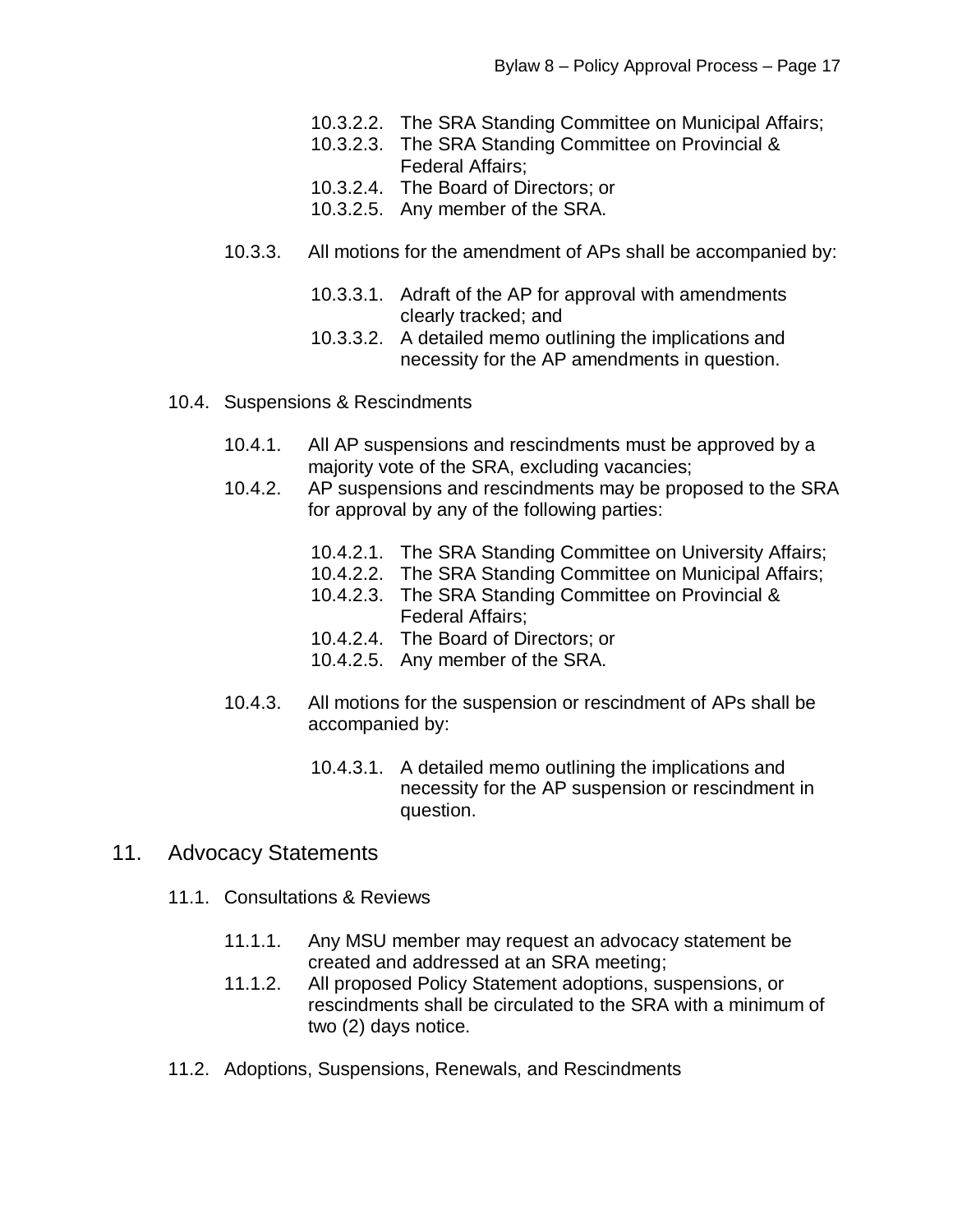- 11.2.1. All Policy Statement adoptions, suspensions, rescindments, and renewals must be approved by a majority vote of the SRA, excluding vacancies;
- 11.2.2. Amendments to Policy Statements may be proposed and approved during an SRA meeting by a vote of simple majority.

# 12. Appendices Procedures

- 12.1. Adoptions
	- 12.1.1. All Appendix adoptions must be approved by a majority vote of the SRA, including vacancies;
	- 12.1.2. Appendix adoptions may be proposed to the SRA for approval by any of the following parties:
		- 12.1.2.1. The SRA Standing Committee on Internal Governance;
		- 12.1.2.2. The SRA Standing Committee on Finances;
		- 12.1.2.3. Any member of the SRA; or
		- 12.1.2.4. Any member of the Board of Directors.
	- 12.1.3. All motions for the adoption of Appendices shall be accompanied by:
		- 12.1.3.1. A draft of the Appendix for approval; and
		- 12.1.3.2. A detailed memo outlining the implications and necessity for the Appendix in question.

## 12.2. Amendments

- 12.2.1. All Appendix amendments must be approved by a majority vote of the Board of Directors, including vacancies;
- 12.2.2. Appendix amendments may be proposed to the Board of Directors for approval by any of the following parties:
	- 12.2.2.1. The SRA Standing Committee on Internal Governance;
	- 12.2.2.2. The SRA Standing Committee on Finances;
	- 12.2.2.3. Any member of the SRA; or
	- 12.2.2.4. Any member of the Board of Directors.
- 12.2.3. All motions for the amendment of Appendices shall be accompanied by:
	- 12.2.3.1. A draft of the Appendix for approval with amendments clearly tracked; and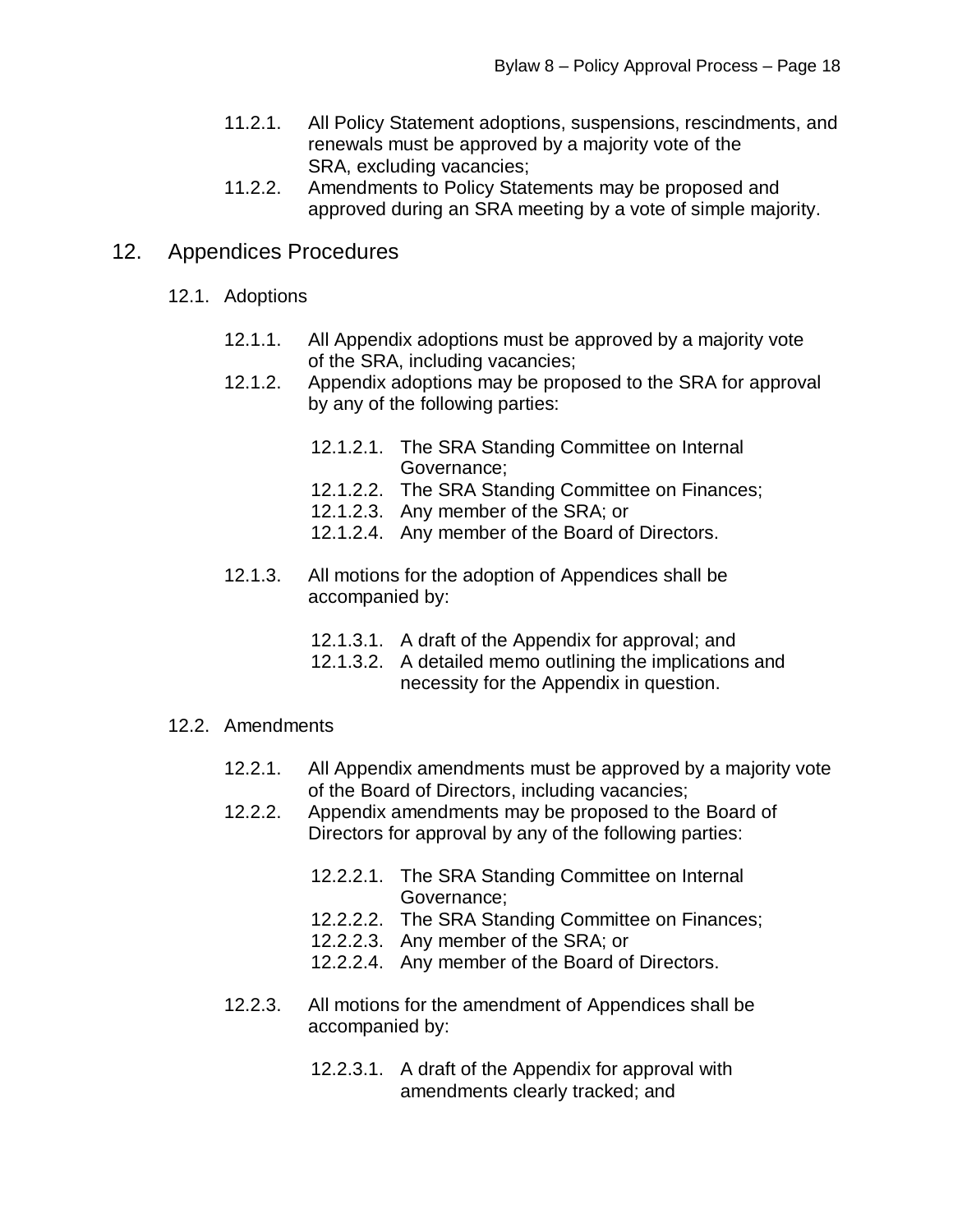- 12.2.3.2. A detailed memo outlining the implications and necessity for the Appendix amendments in question.
- 12.3. Rescindments
	- 12.3.1. All Appendix suspensions and rescindments must be approved by a majority vote of the SRA, including vacancies;
	- 12.3.2. Appendix suspensions and rescindments may be proposed to the SRA for approval by any of the following parties:
		- 12.3.2.1. The SRA Standing Committee on Internal Governance;
		- 12.3.2.2. The SRA Standing Committee on Finances;
		- 12.3.2.3. Any member of the SRA; or
		- 12.3.2.4. Any member of the Board of Directors.
	- 12.3.3. All motions for the suspension or rescindment of Appendices shall be accompanied by:
		- 12.3.3.1. A detailed memo outlining the implications and necessity for the Appendix suspension or rescindment in question.

# 13. Policy Format

- 13.1. All MSU policies shall comply with standards for document formatting in accordance with the **MSU Visual Policy Guide**, including, but not limited to, the following categories:
	- 13.1.1. Font formats, colours, sizes, and typeface;
	- 13.1.2. Numbering systems, except for:
		- 13.1.2.1. APs which shall follow standards for Resolution writing in accordance with those set out by the **American Library Association**; and
		- 13.1.2.2. Appendices not presented as formatted text documents, which may omit a numbering system.
	- 13.1.3. Text styles, headings, and titles, except for:
		- 13.1.3.1. APs, which shall follow standards for Resolution writing in accordance with those set out by the **American Library Association**; and
		- 13.1.3.2. Appendices not presented as formatted text documents, which shall follow their own distinct text styles, headings, and titles.